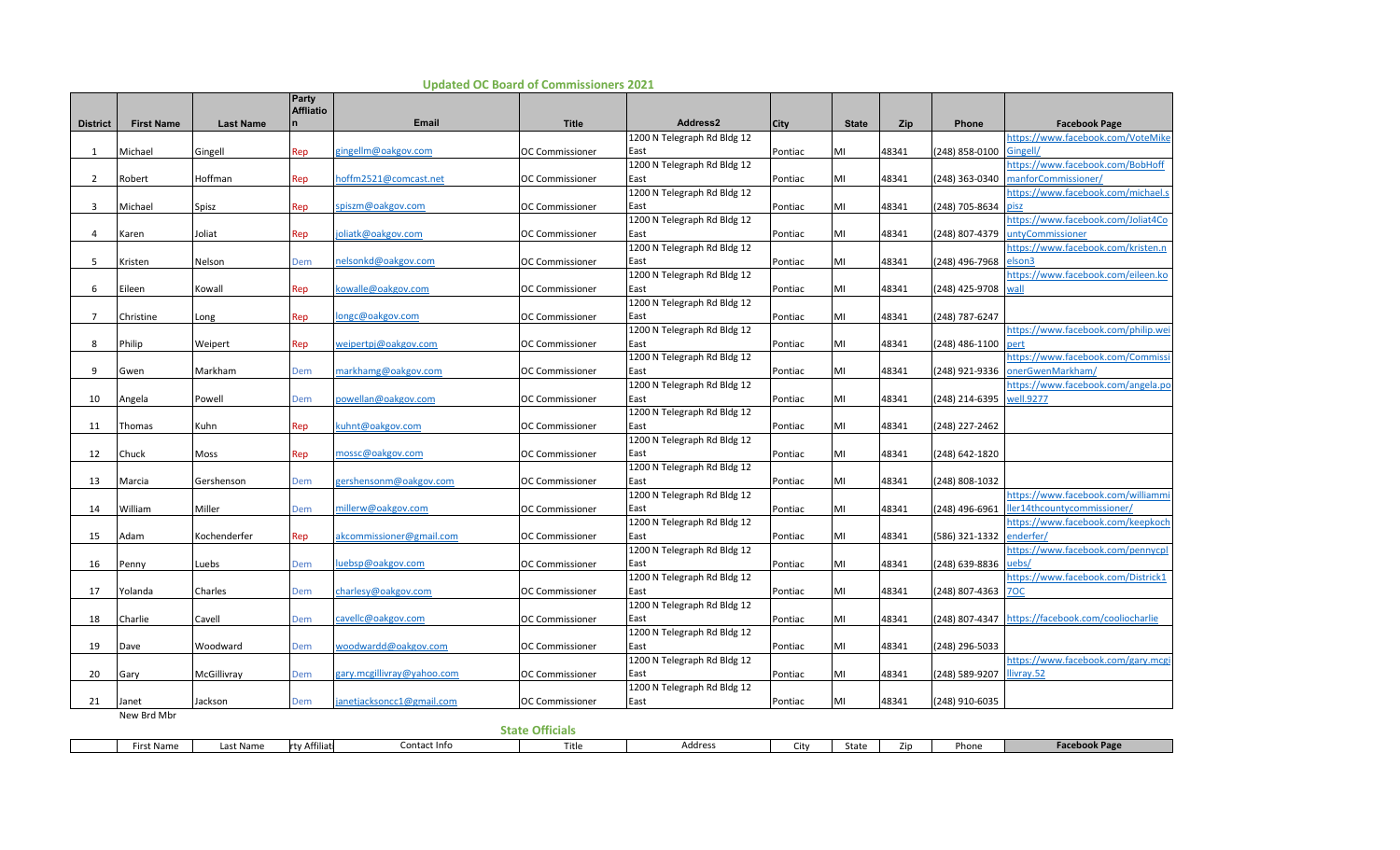| Gretchen | Whitmer      | <b>Dem</b> |                        | Governor                | P. O. Box 30013        | Lansing | MI | 48909 | (517) 373-3400 https://www.facebook.com/Gretchen   |
|----------|--------------|------------|------------------------|-------------------------|------------------------|---------|----|-------|----------------------------------------------------|
|          |              |            | www.michigan.gov/gov   |                         |                        |         |    |       | Whitmer/                                           |
| Garlin   | Gilchrist II | <b>Dem</b> |                        | Lt Governor             | P.O. Box 30013         | Lansing | MI | 48909 | (517) 373-3400 https://www.facebook.com/garlingilc |
|          |              |            | www.michigan.gov/Itgov |                         |                        |         |    |       |                                                    |
| Jocelyn  | Benson       | Dem        | www.michigan.gov/sos   | Secretary of State      | Michigan Dept of State | Lansing | MI | 48918 | (888) 767-6424 https://facebook.com/MichiganSoS    |
| Dana     | Nessel       | Dem        |                        | <b>Attorney General</b> | 525 W. Ottawa          | Lansing | MI | 48909 | (517) 373-1110 https://www.facebook.com/DanaNes    |
|          |              |            | www.michigan.gov/ag    |                         |                        |         |    |       | selAG                                              |

| <b>District</b> | <b>First Name</b> | Last Name     | Party Affi | Contact Info                   | Title | P.O. Box       | <b>Address</b>         | City | State      | Zip   | Phone          | <b>Facebook Page</b>                           |
|-----------------|-------------------|---------------|------------|--------------------------------|-------|----------------|------------------------|------|------------|-------|----------------|------------------------------------------------|
|                 |                   |               |            |                                |       |                |                        |      |            |       |                | https://www.facebook.com/ji                    |
| 26              | lim               | Ellison       | Dem        | imEllison@house.mi.gov         | Rep   | P.O. Box 30014 | 124 N. Capital Lansing |      | <b>IMI</b> | 48909 | (517) 373-3818 | m.ellison.92                                   |
|                 |                   |               |            | reginaweiss@house.mi.gov       |       |                |                        |      |            |       | (517) 373-0478 | https://www.facebook.com/re                    |
| 27              | Regina            | Weiss         | Dem        |                                | Rep   | P.O. Box 30014 | 124 N. Capital Lansing |      | <b>IMI</b> | 48909 |                | gina.a.weiss                                   |
|                 |                   |               |            |                                |       |                |                        |      |            |       |                | https://www.facebook.com/Re                    |
| 29              | <b>Brenda</b>     | Carter        | Dem        | BrendaCarter@house.mi.gov      | Rep   | P.O. Box 30014 | 124 N. Capital Lansing |      | MI         | 48909 | (517) 373-0475 | pBrendaCarter/                                 |
|                 |                   |               |            |                                |       |                |                        |      |            |       |                | https://www.facebook.com/Ky                    |
| 35              | Kyra              | Harris Bolden | Dem        | KyraBolden@house.mi.gov        | Rep   | P.O. Box 30014 | 124 N. Capital Lansing |      | <b>MI</b>  | 48909 | (517) 373-1788 | raHBolden/                                     |
|                 |                   |               |            | samanthasteckloff@house.mi.gov |       |                |                        |      |            |       | (517) 373-1793 | https://facebook.com/samanth                   |
| 37              | Samantha          | Steckloff     | Dem        |                                | Rep   | P.O. Box 30014 | 124 N. Capital Lansing |      | <b>MI</b>  | 48909 |                | a.steckloff                                    |
|                 |                   |               |            | kellybreen@house.mi.gov        |       |                |                        |      |            |       | (517) 373-0827 | https://www.facebook.com/br                    |
| 38              | Kelly             | <b>Breen</b>  | Dem        |                                | Rep   | P.O. Box 30014 | 124 N. Capital Lansing |      | <b>IMI</b> | 48909 |                | een.kellv                                      |
|                 |                   |               |            |                                |       |                |                        |      |            |       |                | https://www.facebook.com/St                    |
| 39              | Ryan              | Berman        | Rep        | RyanBerman@house.mi.gov        | Rep   | P.O. Box 30014 | 124 N. Capital Lansing |      | <b>MI</b>  | 48909 | (517) 373-1799 | ateRepBerman                                   |
|                 |                   |               |            |                                |       |                |                        |      |            |       |                | https://www.facebook.com/M                     |
| 40              | Mari              | Manoogian     | Dem        | MariManoogian@house.mi.gov     | Rep   | P.O. Box 30014 | 124 N. Capital Lansing |      | MI         | 48909 | (517) 373-8670 | ariforMichigan/<br>https://www.facebook.com/mi |
|                 |                   |               |            | PadmaKuppa@house.mi.gov        |       | P.O. Box 30014 |                        |      | <b>MI</b>  | 48909 | (517) 373-1783 | reppadmakuppa/                                 |
| 41              | Padma             | Kuppa         | Dem        |                                | Rep   |                | 124 N. Capital Lansing |      |            |       |                | https://www.facebook.com/St                    |
| 43              | Andrea            | Schroeder     | Rep        | AndreaSchroeder@house.mi.gov   | Rep   | P.O. Box 30014 | 124 N. Capital Lansing |      | <b>MI</b>  | 48909 | (517) 373-0615 | ateRepSchroeder                                |
|                 |                   |               |            |                                |       |                |                        |      |            |       |                | https://www.facebook.com/St                    |
| 44              | Matt              | Maddock       | Rep        | MattMaddock@house.mi.gov       | Rep   | P.O. Box 30014 | 124 N. Capital Lansing |      | MI         | 48909 | (517) 373-2616 | ateRepMaddock                                  |
|                 |                   |               |            |                                |       |                |                        |      |            |       |                | https://www.facebook.com/mt                    |
| 45              | Mark              | Tisdel        | Rep        | marktisdel@house.mi.gov        | Rep   | P.O. Box 30014 | 124 N. Capital Lansing |      | <b>IMI</b> | 48909 | (517) 373-1773 | isdel55                                        |
|                 |                   |               |            |                                |       |                |                        |      |            |       |                | https://www.facebook.com/re                    |
| 46              | John              | Reilly        | Rep        | lohnReilly@house.mi.gov        | Rep   | P.O. Box 30014 | 124 N. Capital Lansing |      | IMI        | 48909 | (517) 373-1798 | piohnreilly/                                   |
|                 |                   |               |            |                                |       |                |                        |      |            |       |                | https://www.facebook.com/St                    |
| 51              | Mike              | Mueller       | Rep        | MikeMueller@house.mi.gov       | Rep   | P.O. Box 30014 | 124 N. Capital Lansing |      | <b>MI</b>  | 48909 | (517) 373-1780 | ateRepMueller                                  |

|          | <b>State Senators</b> |           |     |                                  |         |                |         |            |       |                              |                                   |  |  |  |
|----------|-----------------------|-----------|-----|----------------------------------|---------|----------------|---------|------------|-------|------------------------------|-----------------------------------|--|--|--|
| District | <b>First Name</b>     | Last Name |     | Party Affil Contact Info         | Title   | P.O. Box       | City    | State      | Zir   | Phone                        | <b>Facebook Page</b>              |  |  |  |
|          |                       |           |     |                                  |         |                |         |            |       |                              | https://www.facebook.com/jeremym  |  |  |  |
| 11       | Jeremy                | Moss      | Dem | senjmoss@senate.michigan.gov     | Senator | P.O. Box 30036 | Lansing | MI         | 48909 | (517) 373-7888 osspage/      |                                   |  |  |  |
|          |                       |           |     |                                  |         |                |         |            |       |                              | https://www.facebook.com/SenRose  |  |  |  |
| 12       | Rosemary              | Bayer     | Dem | senrbayer@senate.michigan.gov    | Senator | P.O. Box 30036 | Lansing | MI         | 48909 | (517) 373-2417   mary Bayer/ |                                   |  |  |  |
|          |                       |           |     |                                  |         |                |         |            |       |                              | https://www.facebook.com/mcmorro  |  |  |  |
| 13       | Mallory               | McMorrow  | Dem | senmmcmorrow@senate.michigan.gov | Senator | P.O. Box 30036 | Lansing | <b>IMI</b> | 48909 | (517) 373-2523 wformichigan  |                                   |  |  |  |
|          |                       |           |     |                                  |         |                |         |            |       |                              | https://www.facebook.com/SenRuth. |  |  |  |
| 14       | Ruth                  | Johnson   | Rep | senRJohnson@senate.michigan.gov  | Senator | P.O. Box 30036 | Lansing | MI         | 48909 | (517) 373-1636 ohnson        |                                   |  |  |  |